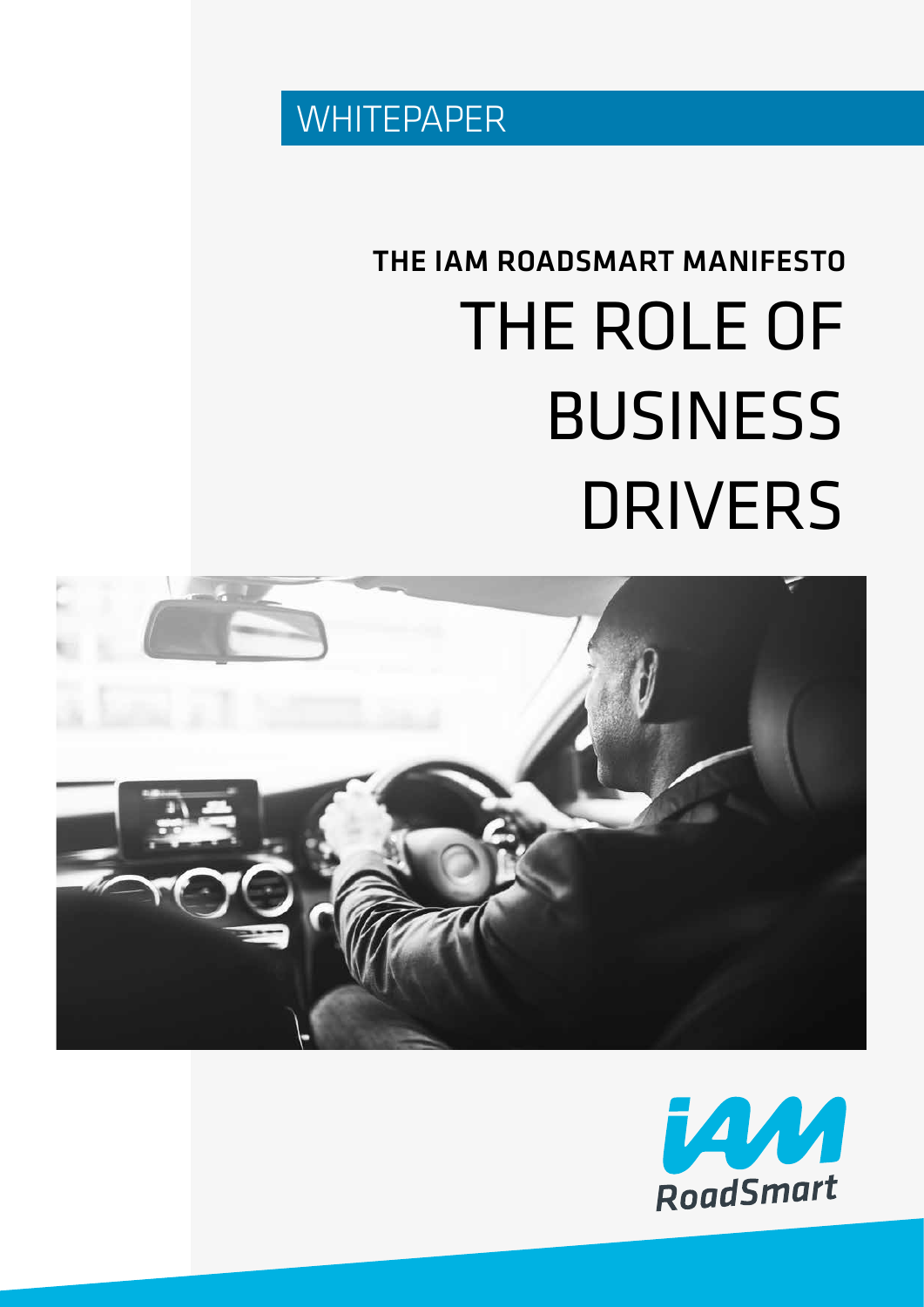

## Introduction

In April 2019 IAM RoadSmart launched its *Manifesto for Better Drivers and Riders*, highlighting the organisation's belief that post-test training is key to safer roads.

Aiming to inspire confidence, capability and enjoyment in the way people drive and ride through its coaching and online services, IAM RoadSmart acknowledged one important target: the business, or 'at-work' driver.

While private drivers and riders are included, each of the manifesto's seven declarations is also closely interlinked with business drivers, because a disproportionately high number of incidents on UK roads involve somebody at work.

This was quantified by the Health and Safety Executive's (HSE) Work-Related Road Safety Task Group report, 'Reducing At-Work Road Traffic Incidents', which stated: "Up to a third of all road traffic incidents – 1000 fatalities alone – may involve someone who is at work at the time."

With fatal and serious incidents on UK roads in 2018 alone standing at 27,511 (1,784 deaths and 25,511 serious injuries), the stakes could hardly be higher. In something of an understatement in its report, the HSE said: 'Potentially, there are big gains to be made'.

Instead of calling for new legislation however, the HSE said existing health and safety law should be applied to on-the-road work activities - and that employers should manage road risk in just the same way they manage other occupational health and safety risks.

The HSE said that the occupational health and safety system and the risk management principles at its forefront - could be 'readily applied by employers'. Its report, published back in 2001, added: "We feel that better management of road risk will make a significant contribution to the Government's commitment to reduce the numbers of deaths and injuries on our roads."

Nearly two decades later, however, a growing body of road safety experts - led by IAM RoadSmart - say little has changed. In fact, since 2001 - when annual road casualty figures were still in decline - the fall levelled out in 2012/13 and, alarmingly, general road casualties have plateaued ever since.



ANNUAL ROAD FATALITIES GB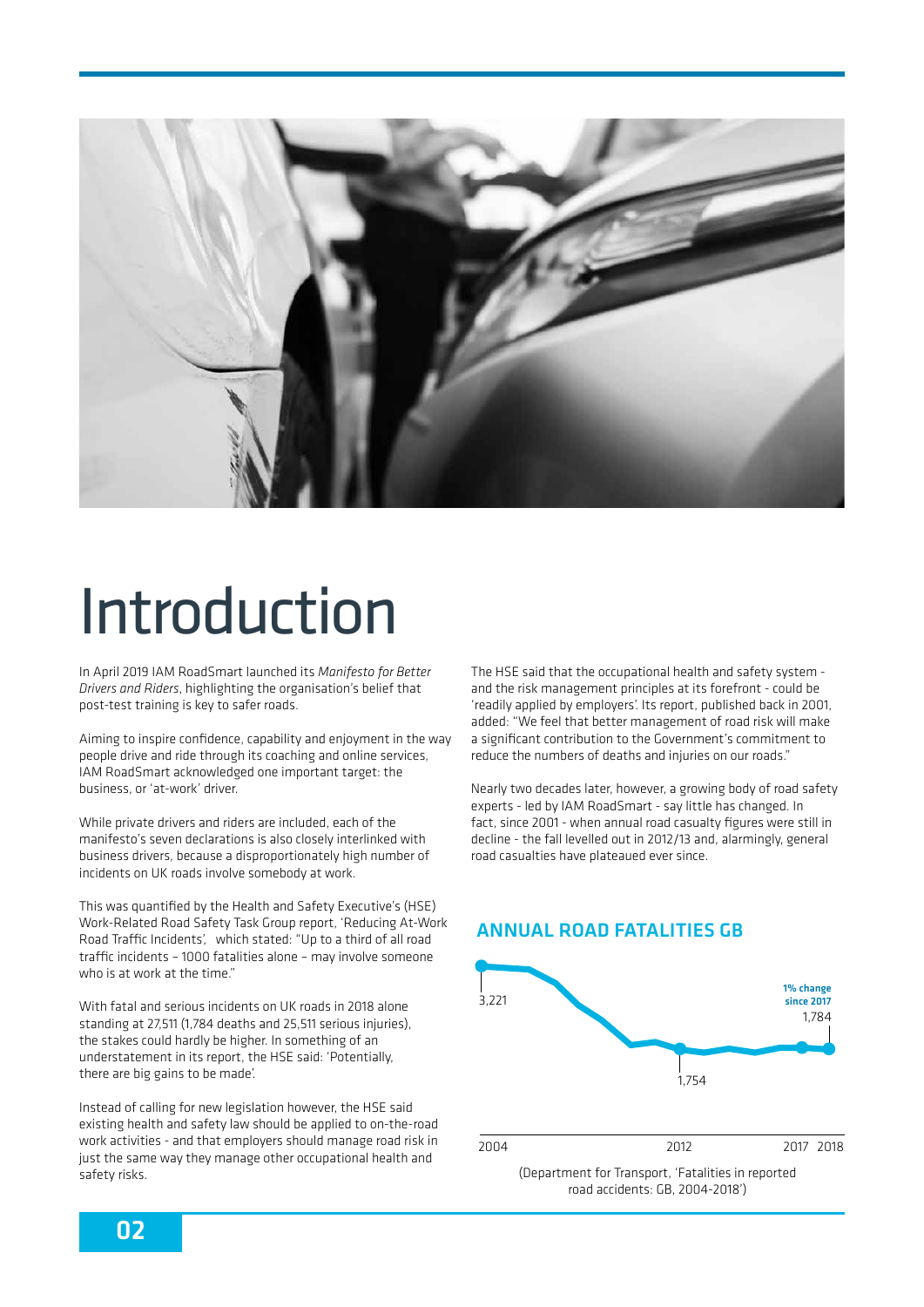This is emphasised by the DfT's latest figures, published on September 26 2019, 'Reported Casualties in Great Britain: 2018 annual report', in which it is stated: "The trend in the number of fatalities has been broadly flat since 2010. Previously, and particularly between 2006 and 2010, the general trend was for fatalities to fall."

DfT figures reveal that 2018 was a notably poor year in terms of the total number of fatal or serious-injury incidents on UK roads, and more than one in every four such incidents involved an at-work driver.

IAM RoadSmart believes that the figures are too high and that far more needs to be done to end the tide of human misery and economic damage - this causes.

This is why IAM RoadSmart says that now - with a sharp boom in the number of gig economy drivers, a flood of vans delivering internet purchases, the growth of the 'grey fleet', the introduction of 'smart' motorways, more last-mile deliveries by riders deemed 'professional' but with no additional training - not to mention the failure of the Corporate Manslaughter Act 2007 to bring fleets to heel - it is high time to examine what went wrong.

It is also time to ask how the UK's road casualty figures can be hammered down and to devise new solutions - led by action from the frontline: those engaged in driving for work.



|             | <b>Involved an at-work driver</b> |                |              | Did not involve an at-work driver |                |              | <b>Proportion of</b><br>incidents involving |
|-------------|-----------------------------------|----------------|--------------|-----------------------------------|----------------|--------------|---------------------------------------------|
| <b>Year</b> | <b>Fatal</b>                      | <b>Serious</b> | <b>Total</b> | <b>Fatal</b>                      | <b>Serious</b> | <b>Total</b> | at-work drivers                             |
| 2009        | 560                               | 4882           | 5442         | 1497                              | 17115          | 18612        | 29.2%                                       |
| 2010        | 517                               | 4831           | 5348         | 1214                              | 15609          | 16823        | 31.8%                                       |
| 2011        | 530                               | 4742           | 5272         | 1267                              | 16244          | 17511        | 30.1%                                       |
| 2012        | 504                               | 4793           | 5297         | 1133                              | 16108          | 17241        | 30.7%                                       |
| 2013        | 487                               | 4557           | 5044         | 1121                              | 15067          | 16188        | 31.2%                                       |
| 2014        | 507                               | 4702           | 5209         | 1151                              | 15974          | 17125        | 30.4%                                       |
| 2015        | 506                               | 4276           | 4782         | 1110                              | 15762          | 16872        | 28.3%                                       |
| 2016        | 499                               | 4743           | 5242         | 1196                              | 16982          | 18178        | 28.8%                                       |
| 2017        | 462                               | 4871           | 5333         | 1214                              | 17663          | 18877        | 28.3%                                       |
| 2018        | 478                               | 5028           | 5506         | 1193                              | 18137          | 19330        | 28.5%                                       |

#### FATAL AND SERIOUS-INJURY COLLISIONS INVOLVING AT-WORK DRIVERS

(Department for Transport, 'Reported road casualties in Great Britain, annual reports and Stats19 tables, 2009-18')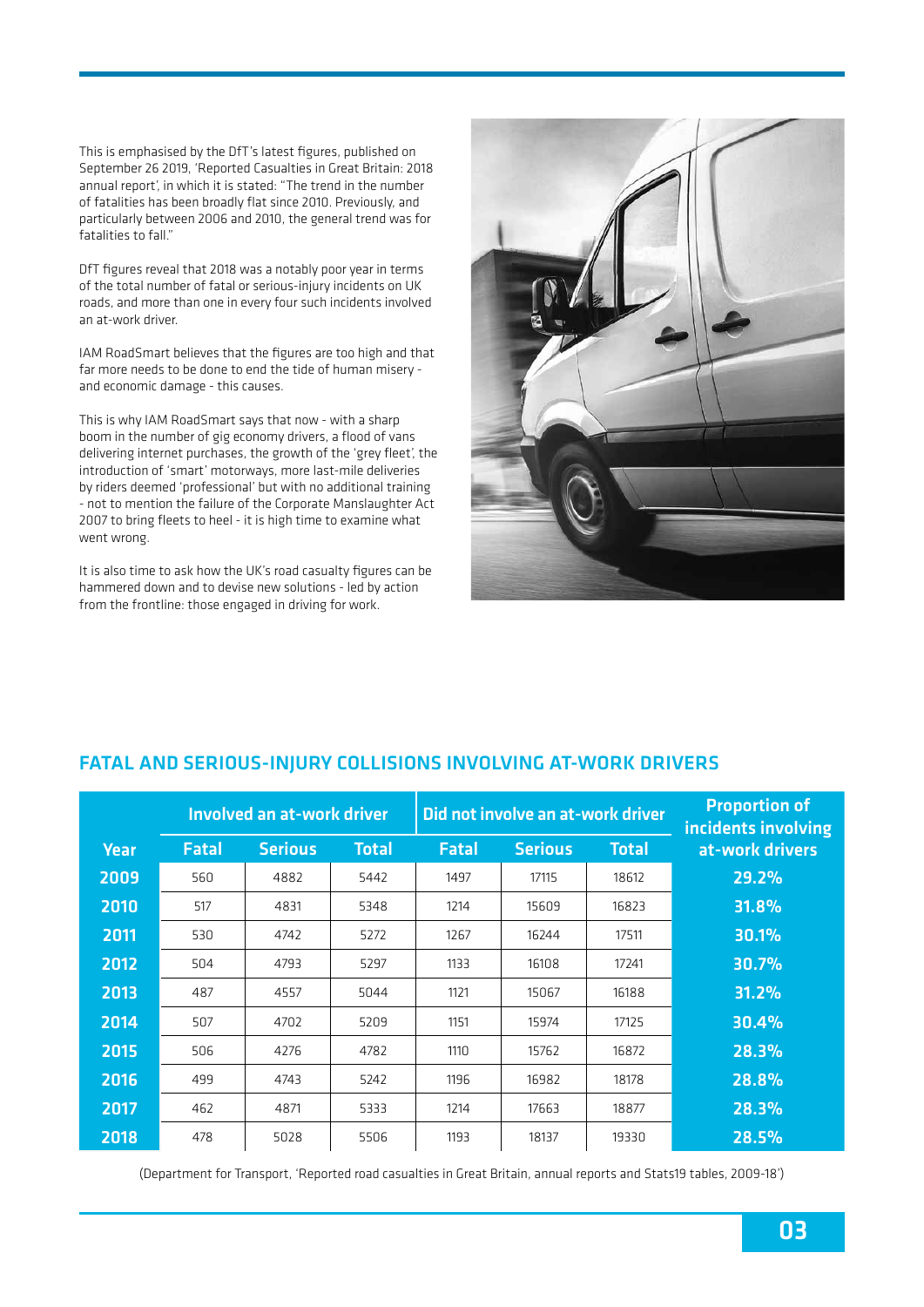# **Outlining** the challenges

One might expect that the vast number of professional or 'at-work' drivers would form a captive audience, making them an ideal target for post-test training and improvement, enabling them to set higher standards on our roads for all.

Unfortunately, this isn't the case. "Far too many companies just chuck the keys at people, don't even do a basic licence check and don't know if their drivers are licensed properly," says Neil Greig, IAM RoadSmart Director of Policy and Research. "On the grey fleet side, they often don't even check that drivers have correct insurance. Far too little is being done to reduce Britain's road casualty figures on this front."

This is backed by Simon Turner, Campaign Director of Driving for Better Business (DfBB), who says: "Lots of businesses still do not understand what they should be doing and what their responsibility is."

It is borne out by a DfBB survey of 1,006 employees who drive for work and 255 executive directors employing people who drive for work-related purposes, carried out this year. 'Championing Strong Leadership to Keep Those Who Drive for Work, Safe and to Reduce Occupational Road Risk', found that:

- Nearly half of business leaders polled (49%) expect their employees to answer their phone at any time, including while driving for work
- 61% of employees admit they do not always, or only sometimes, find a safe place to make or receive a work call when driving for work
- Just over 1 in 8 employees who drive for work (13%) and more than 1 in 20 leaders (6%) consider the hard shoulder a safe place to take a work call
- 1 in 6 UK employees who drive for work (17%) say they have been involved in an incident when driving for work due to a phone call from a colleague
- Over a third of employees who use their personal car for work (33%) say they do not have vehicle insurance that covers business use and only just over a third say their employer checked their driving licence

**CC** THE ONE THING YOU'D THINK BUSINESSES WOULD SIT UP AND TAKE NOTICE OF IS THAT THERE IS A MAJOR BOTTOM-LINE ISSUE HERE. BUT IT IS SIMPLY GOING UNDETECTED. THIS IS SOMETHING WE MUST CHANGE.

NEIL GREIG, IAM ROADSMART



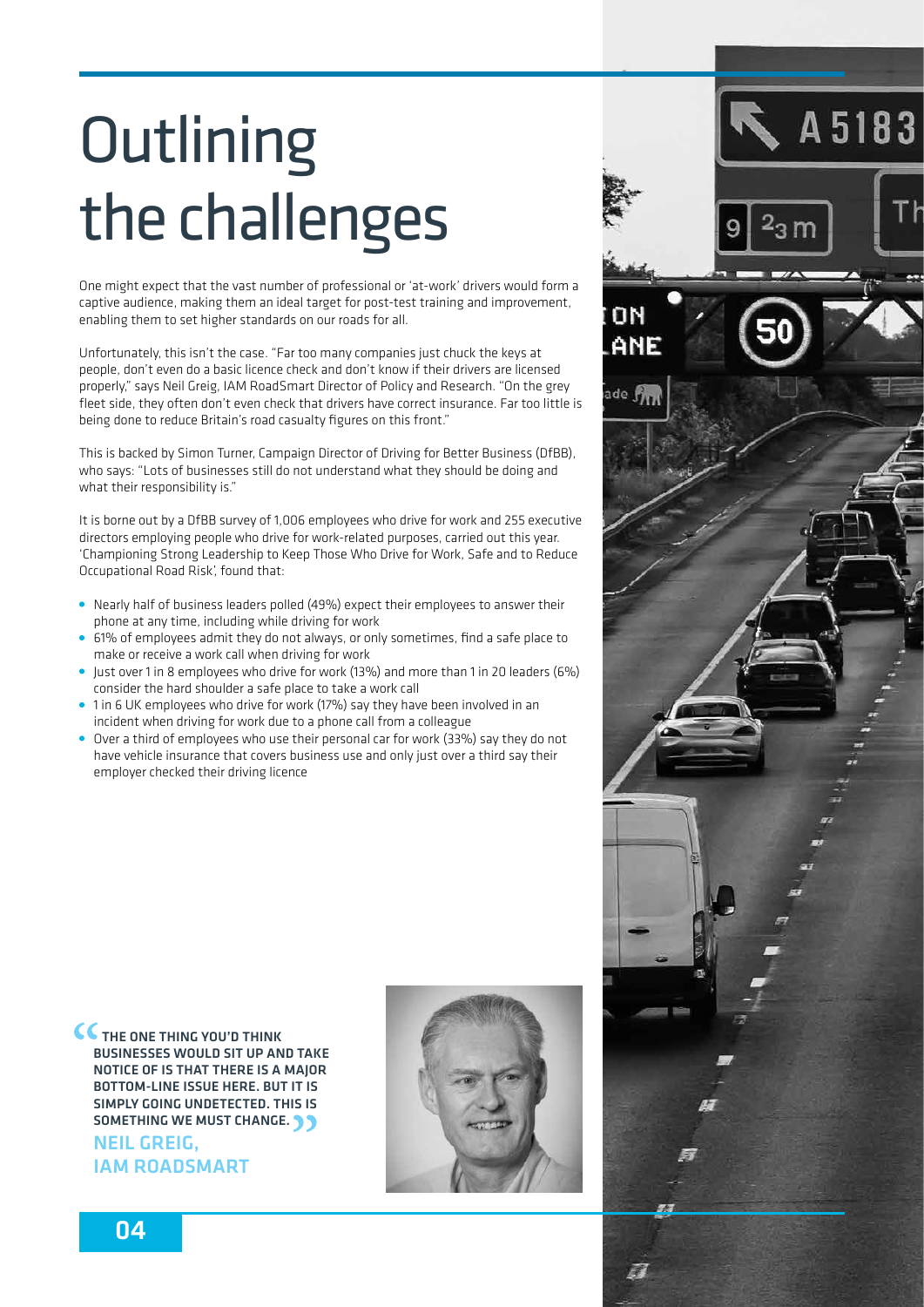## Redbourn

## e NORTH, Luton & .

**File** 

Ē





IAM RoadSmart believes that most employers don't treat driving for work with sufficient seriousness, leading to four issues:

- 1. An unacceptably high number of people hurt or killed in collisions
- 2. Incalculable loss of image and reputation suffered by individual firms
- 3. A vast proportion of employers needlessly exposing themselves to massive costs through higher insurance, fuel, tyre, insurance, maintenance and staff downtime costs
- 4. Low levels of staff wellbeing

A BETTER-TRAINED, SAFER WORKFORCE LEADS TO LOWER COSTS, REDUCED COLLISIONS, LOWER INSURANCE PREMIUMS. IT ALSO LEADS TO IMPROVED

"With four or five people dying on our roads each day," says Neil Greig, "it is simply not acceptable to say 'we can't do any better'. We believe employers can and should lead the way, helping to get those casualty figures going in the right direction again."

Tony Greenidge, IAM RoadSmart's Business Development Director, says many companies have risk management elements in their fleet policy but there is massive inconsistency in how these are applied. Most do not have a specific budget to cover the cost of a road safety training programme - yet many do set aside budget to deal with the consequences of poor driving. This just isn't logical. Surely spending to prevent the problem occurring in the first place, rather than paying afterwards to make repairs/fix issues when issues arise is the more sensible route?

That said, IAM RoadSmart understands that business pressures often make it difficult to free up driver time to undertake the training. But, adds Greenidge: "Given current market dynamics, where margins are being squeezed, controlling costs is crucial for any business plan; the challenge for costs associated with poor driving is that they are often going under the radar and we need to change that."

Another challenge is that while telematics are increasingly installed in at-work vehicles, in most cases it is not to provide the business with safety information but to aid operational efficiency, for instance enabling extra deliveries. The sheer volume of data can also make it very difficult to analyse effectively.

IAM RoadSmart is aware that the current job market, with virtually zero unemployment in the fleet sector, makes it difficult to discipline poor driver behaviour. The risk of having to replace an unsafe driver is not always something employers want to confront.

Another obstacle is that many firms - wrongly in IAM RoadSmart's opinion - regard training purely as an additional cost, not an investment on which employers get a return.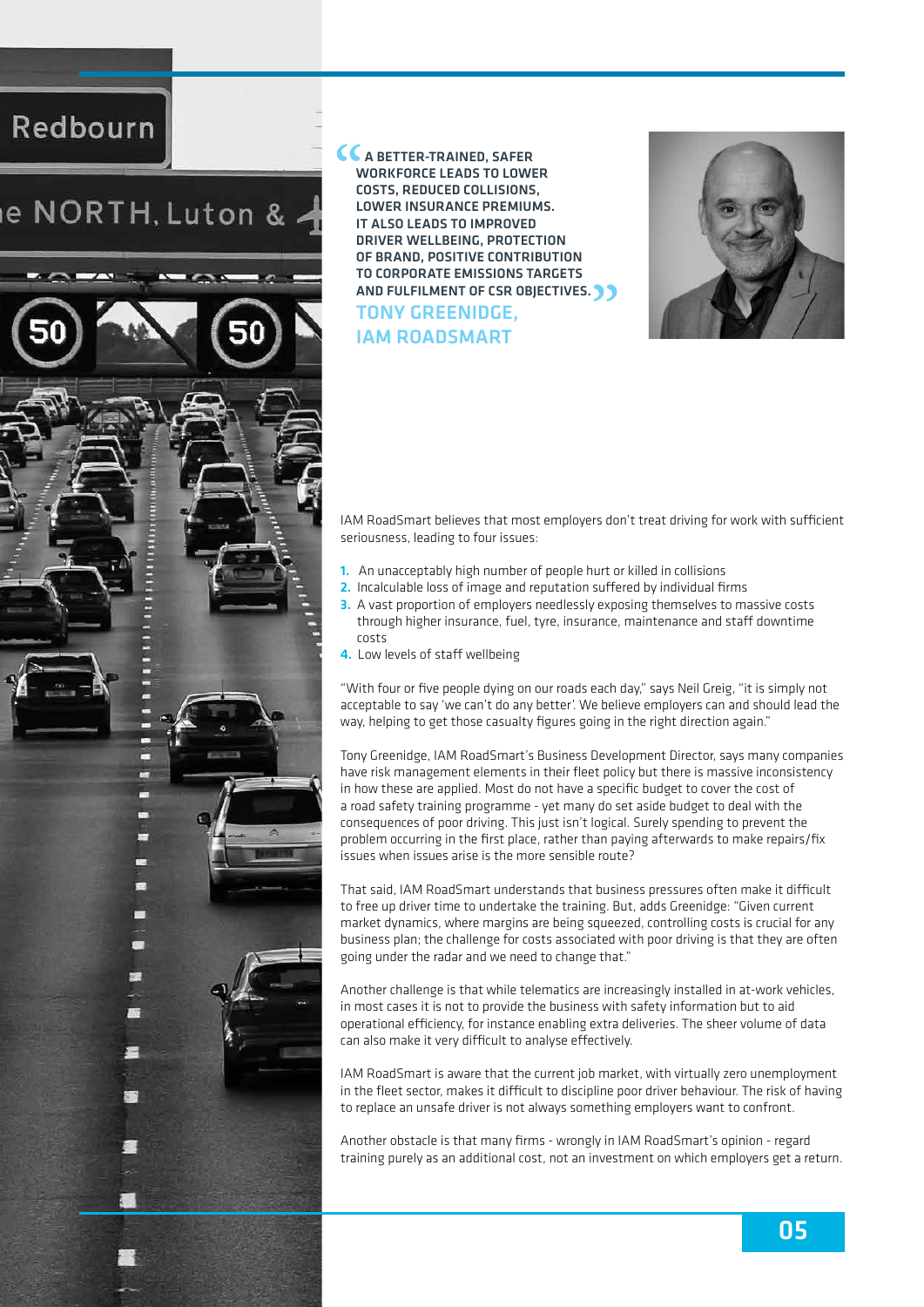

"The key problem driving at work faces is lack of communication," says Simon Turner of DfBB. "Our online risk assessment shows that all companies doing things properly have a driver handbook that explains the rules and guidance clearly to employees. It's fairly certain that the ones that aren't doing it well don't have a driver handbook. In other words, they don't take communication with their drivers seriously. All they have done is have a policy on a shelf, so they can tick a box."

Rising numbers of workers in grey fleet vehicles are another challenge. As IAM RoadSmart's 2018 whitepaper, *The Corporate Manslaughter Act – Ten Years On* reported, there may be as many as 14 million grey fleet vehicles in Britain, compared to just under one million company cars. The BVRLA estimates that 1.5 billion miles a year are driven by grey fleet vehicles in the public sector alone.

"Unfortunately, many people associate grey fleet drivers with an abdication of any responsibility for that driver's behaviour," says Tony Greenidge. "The penny hasn't dropped for many organisations that their responsibility for a grey fleet driver is exactly the same as for a company car driver."

DfBB research underlines this. Two standout findings related to grey fleet showed that 60% of directors did not think grey fleet was their responsibility, yet 90% of the drivers surveyed used their own car for work and 30% admitted they did not have the required insurance for business use.

High-tech, 21st century communications present another serious barrier to driving down road casualties at work. The use of hand-held phones by drivers was banned in the UK in 2003. But Department for Transport figures show that 25 people were killed and 92 were seriously injured in crashes on Britain's roads in 2018, in which a driver using a mobile was a contributory factor.

Dr Graham Hole, senior lecturer in psychology at the University of Sussex, who advised the Commons Transport Select Committee's investigation 'Road safety, Driving While Using a Mobile Phone', says the true mobile phone death and injury toll - including crashes caused by hands-free phone calls, often not included in official statistics - is far higher. It is a particular worry among at-work drivers, for whom keeping in touch with their managers is essential.

Dr Hole says there is 'no justification' for making any distinction between the use of hand-held and hands-free phones, not least in the business driving community. "There is a huge amount of evidence that drivers talking on a phone are significantly impaired regardless of whether the phone is hand-held or hands-free," says Dr Hole. "Driving behaviour is impaired more during a phone conversation than by having a blood alcohol level at the UK legal limit. As well as the distraction, there's the indirect consequence that mobile phones promote fatigue among a group of drivers where fatigue is known to be a serious problem."

Safety experts have car-makers in their sights too. "They have a big responsibility," says Dr Hole. "They must know that hands-free systems are unsafe but they are pushing this technology into cars anyway. They won't stop for fear of losing competitive edge."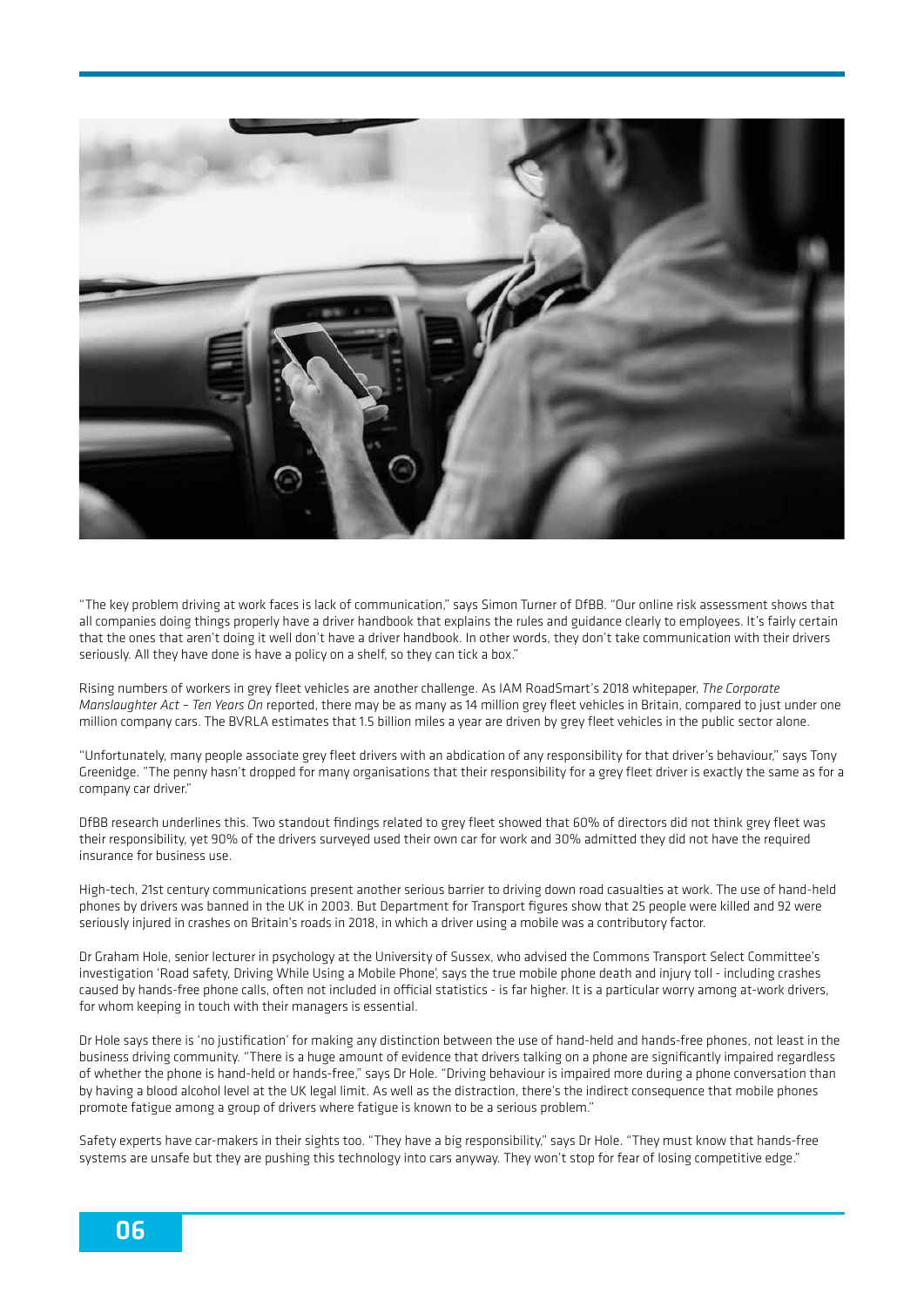# Who drives for work today?

At-work driving is a fast-changing landscape. In addition to the traditional company car driver and the booming grey fleet driver, a total of 427,502 HGV vehicles are registered in the UK and there are 302,200 drivers, according to DfT and ONS figures.

HMRC figures in 2017 revealed that the number of employees paying company car tax has reached a five-year high, boosting Treasury coffers by millions of pounds.

- DfT figures for the private hire and taxi trade reveal that in 2017 total licensed vehicle numbers increased to 281,000 the highest number since comparable records were first collected in 2005. There were 356,300 private hire driver licences in 2017.
- A report by the Centre for Economics and Business Research commissioned by Ford says online shopping and van-driving businesses helped contribute £125.2billion to the UK economy in 2017 – a 32% increase since 2012.
- A Society of Motor Manufacturers and Traders (SMMT) report says 3.4 million people or one in ten of the workforce use or depend on a van for their living. The SMMT's report. 'Light Commercial Vehicles: Delivering for the UK Economy' , says the number of vans on UK roads has increased by 59% since 2000 – double the growth rate for cars.
- The gig economy encouraging many to take to the roads to drive taxis, delivery motorcycles and vans is contributing to this growth. A joint report by the TUC and the University of Hertfordshire this year found that the booming gig economy had more than doubled in size over the past three years and now accounts for 4.7 million workers.

#### INDEX OF VEHICLE MILES BY VEHICLE TYPE, 1993 - 2018

Change



(Department for Transport, 'Road Traffic Estimates: Great Britain 2018')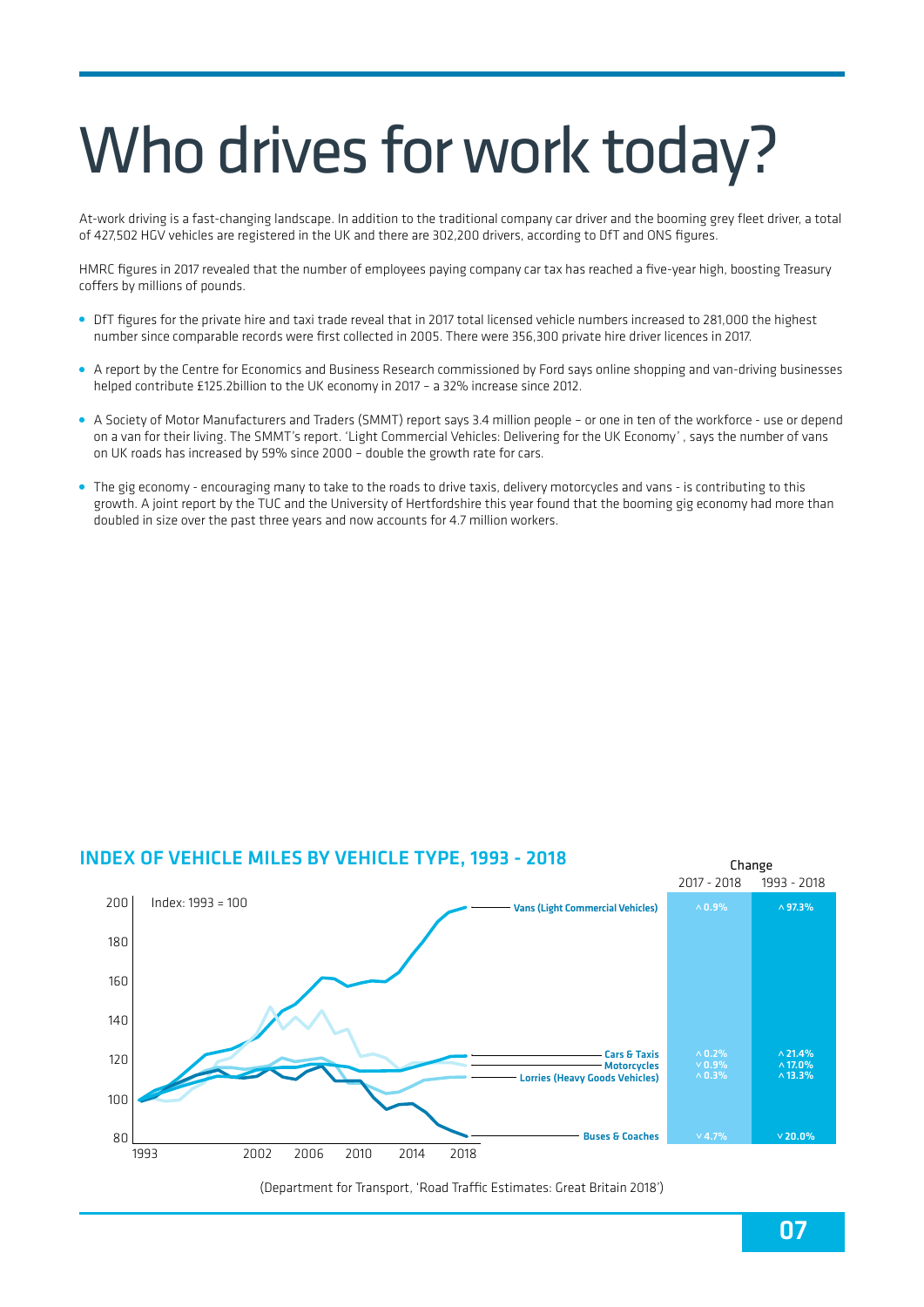# Who is responsible for at-work road safety?

### What should they do to improve Britain's road safety statistics?

Responsibility falls between the Government, the Health and Safety Executive, police, employers, vehicle manufacturers - and drivers themselves. IAM RoadSmart believes there is too little positive action on all fronts.

Many believed that the introduction of the Corporate Manslaughter Act in 2007 would - finally - solve the problem by shifting responsibility firmly onto employers, leading to prosecutions of those who failed to ensure the safety of drivers at work. But that never happened. As Tony Greenidge comments: "No employer of a company car driver involved in an avoidable death has been anywhere near a prosecution. It seems the legislation has proved difficult to apply."

He adds: "The highly frustrating thing is that the legislation is all there to deal with employers and drivers not taking road safety seriously - it's just not being applied properly. Application of existing legislation and holding individuals to account is one of the overriding challenges

we face. It's almost got to the extent where we feel that legislation is so toothless, people only pay lip service. Potential clients often say to us: 'show me someone that's been prosecuted' - and we can't."

#### Government

IAM RoadSmart believes that its manifesto would - if implemented - help the UK and particularly at-work drivers and employers, drive down road casualty figures.

The IAM RoadSmart manifesto calls for:

- Graduated driver licensing for young/ new drivers
- A re-think on older drivers
- **•** Driver retesting
- A wider range of driver rehabilitation courses
- Road safety to be at the heart of procurement practice in the transport industry
- More support for advanced motorcycle riding courses

**IT COULD BE ARGUED THAT** EMPLOYERS THAT ARE EFFECTIVELY FORCING EMPLOYEES TO USE MOBILE PHONES IN THE COURSE OF THEIR JOB WHILE DRIVING ARE IN BREACH OF HEALTH AND SAFETY REGS. I'M SURPRISED THAT NO ONE HAS BROUGHT A CASE ON THAT SO FAR.

DR GRAHAM HOLE, UNIVERSITY OF SUSSEX

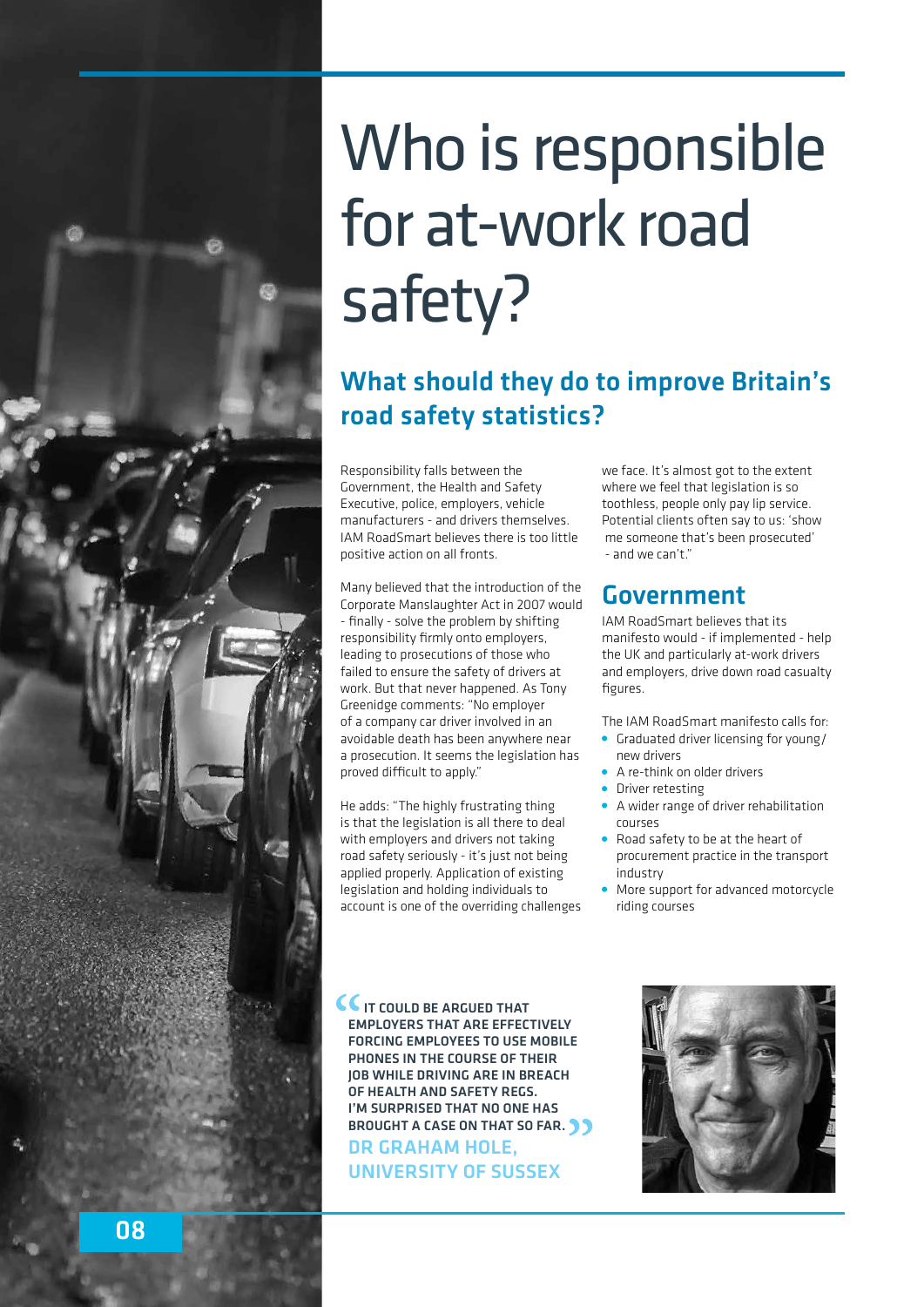This is how it summarises IAM RoadSmart's position on at-work driver safety:

"IAM RoadSmart believes road safety at work is a critical health and safety issue that requires much higher priority at the Health and Safety Executive. It should be at the core of good corporate governance and procurement practice in the private and public sector." In addition, IAM RoadSmart would like to see government:

 Eliminate legal 'grey areas'. Currently - as observed by Transport Select Committee chair Lillian Greenwood - there is a misleading impression that hands-free use is safe for drivers. In its 'Road Safety: Driving While Using a Mobile Phone' report, the Transport Committee advised tougher enforcement, calling on the government to overhaul current laws on using mobile devices while driving, to cover use irrespective of whether this involves sending or receiving data. IAM RoadSmart supports this call.

 "We need clarification because the way smartphones are now being used to access music and as sat navs as well as for communication, things are changing fast," says Neil Greig. "Clarification may therefore involve some legal changes (certainly anything involving interaction with a hand-held device, or one resting in the lap should be illegal) but it is mainly about best practice and advice to fleets on what their policies should be and why."

- **Introduce Graduated Driver Licensing** for young/new drivers. IAM RoadSmart understands that certain aspects including night-time curfews - could affect night workers, but it believes this is surmountable.
- Consider new regulations around the licensing of older drivers, whose numbers are rising, and of whom an ever increasing proportion of are continuing to work beyond the traditional retirement age. Mandatory eye tests for older drivers should be considered.

### Health and Safety **Executive**

IAM RoadSmart believes that the HSE's action on road safety is hampered by the guidelines under which it works. They should be re-drawn.

"HSE is a regulatory body; it enforces regulations," says Greig. "The trouble is we don't have regulations saying that fleets

should declare their safety record, that they should have licence checking. We need to change the guidelines and the regulations and then HSE can enforce them.

"Currently the HSE is mostly focused on bigger trucks; it is not doing much for company car fleets and small vans. It's issued guidelines on what fleets should do but they are too broad. They need redrafting, to make them more specific."

IAM RoadSmart believes that if HSE regulations are toughened up, it would lead to successful prosecutions of employers and drivers. "Following at-work collisions they should be asking 'why was that driver tired?' 'were the vehicles checked?', 'was there a licence check?', 'were they using a mobile phone?'- the things that all too often aren't happening now," says Greig. "They could do more."

The HSE's own 'Workplace Fatal Injuries in Great Britain 2018' report states: "The manufacturing and the transportation and storage sector have a rate of fatal injury around 1.5 to 2 times the average rate across all industries."

#### Employers

Employers must commit to tracking their driving at work performance. "You can't change road safety in your company unless you know exactly what your problems are," says Neil Greig. "Employers must track what drivers are doing, track incident history and costs and compare them with other companies to see if they're spending too much and wasting resources and money."

One source of comparison is the DfBB website which details safety and cost gains made by 'champions' who have followed best practice.

After tracking, employers should work on 'basic essentials', says IAM RoadSmart. This includes thorough licence-checking and routinely assessing driving skills of anyone joining a company as part of their induction, leading to targeted training where necessary.

"The vast majority of businesses don't take these issues seriously enough. We know this because they are not coming to the experts asking how to improve," says Greig. "They do not have to declare their performance in any meaningful way. Do they take road safety seriously enough? Probably not; they're too busy surviving. But in actual fact, it could help them survive because it could save them money."

**CC** THE HSE IS NEVER UPPERMOST IN PEOPLE'S MINDS WHEN IT COMES TO BUSINESS DRIVING. IF I ENTER A CONSTRUCTION SITE I KNOW I HAVE TO WEAR MY STEEL-TOECAPPED BOOTS AND HARD HAT. THERE'S NO SUCH ACCEPTANCE FOR BUSINESS DRIVING, WHICH KILLS FOUR TIMES AS MANY PEOPLE AS OTHER KINDS OF AT-WORK INCIDENTS DO ACROSS THE WHOLE OF THE REST OF UK INDUSTRY. TONY GREENIDGE

The IAM RoadSmart Manifesto can be viewed in full at in full at **www.iamroadsmart.com/manifesto**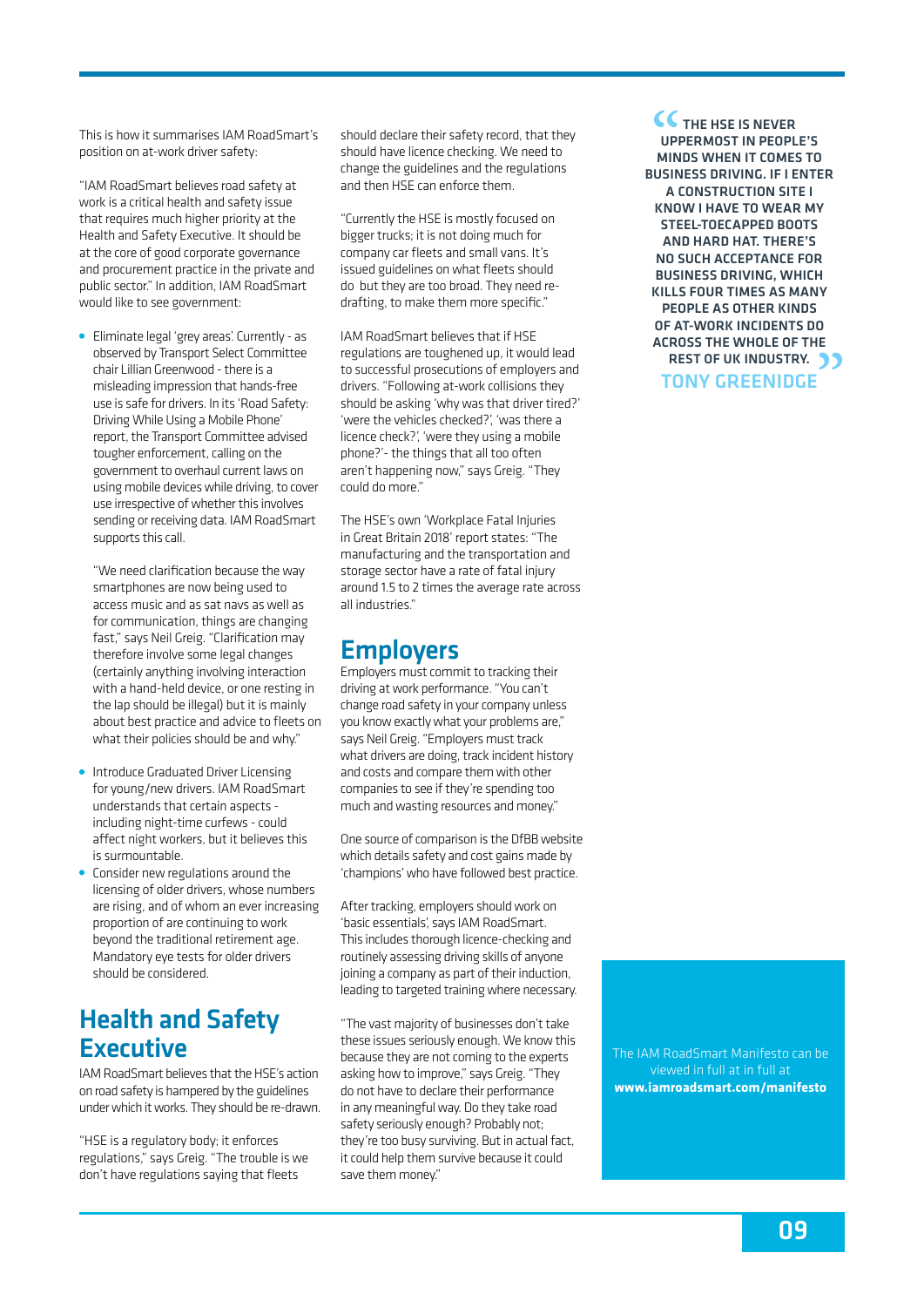



One of the biggest hurdles to safer roads is employers' reluctance - for cost reasons - to take drivers off the road for driver training, IAM RoadSmart believes. "They should be aware that they will save more than they spend in the long term," says Greig. "Legislation requiring business to take this basic step would be hugely beneficial for road safety."

In what IAM RoadSmart believes could be a hugely transformative move, Tony Greenidge says it is time that serious consideration is given to making employers declare and publish their fleet's telemetry data to reveal their levels of safety - just as schools must publish their SATS results, enabling parents to choose the 'right' school, and just as surgeons' performance data is published by the NHS.

Employers should have to go even further, says IAM RoadSmart. They should be compelled to report on how they have reacted to telematics data, demonstrating that they have addressed patterns of poor driving with training and other drivingfor-work policies. The data should be published in firms' annual reports or as part of their CSR statement.

This would enable those seeking the services of companies with fleets, or company cars, or logistics firms, to choose only the safest businesses.

"Highways England only issues contracts to firms in its supply chain if they have proper road safety plans," says Greenidge. "What is good enough for HE should be good enough for the rest of us, but we need to be able to see all the data in a clear, comprehensible form."

### The police

IAM RoadSmart wants to see more investigation into organisations' drivingfor-work policies by the police following serious incidents, such as those where a fatality has occurred, where a driver at work was involved. Tony Greenidge believes that if - following serious collisions that have happened in the past and as part of their routine investigations - police had gone into businesses demanding driver/training records and satisfying themselves there had been adequate checks and balances, 'someone would have been held to account'. "But we have not seen any evidence of this."

"What we do know is that not enough is being done and that, on average, 30% of a company car fleet will be involved in some sort of collision during the year, from minor to major," says Greenidge. "If fleet managers felt there was a threat of investigation by police asking if their records proved they had robust processes in place, there would be a lot more activity than we are currently seeing."

Existing handheld phone laws should also be far more rigorously enforced by police. The RAC reported this year that tougher penalties for illegal phone use, introduced in 2017, were not an effective deterrent and that drivers were 'returning to their old ways' with the habit 'rocketing among some groups.' They acknowledge, however, that a reduction in police numbers is severely hampering enforcement efforts, with some police forces having lost nearly three quarters of their specialist traffic officers in recent cuts, and the resulting lack of visible police presence means that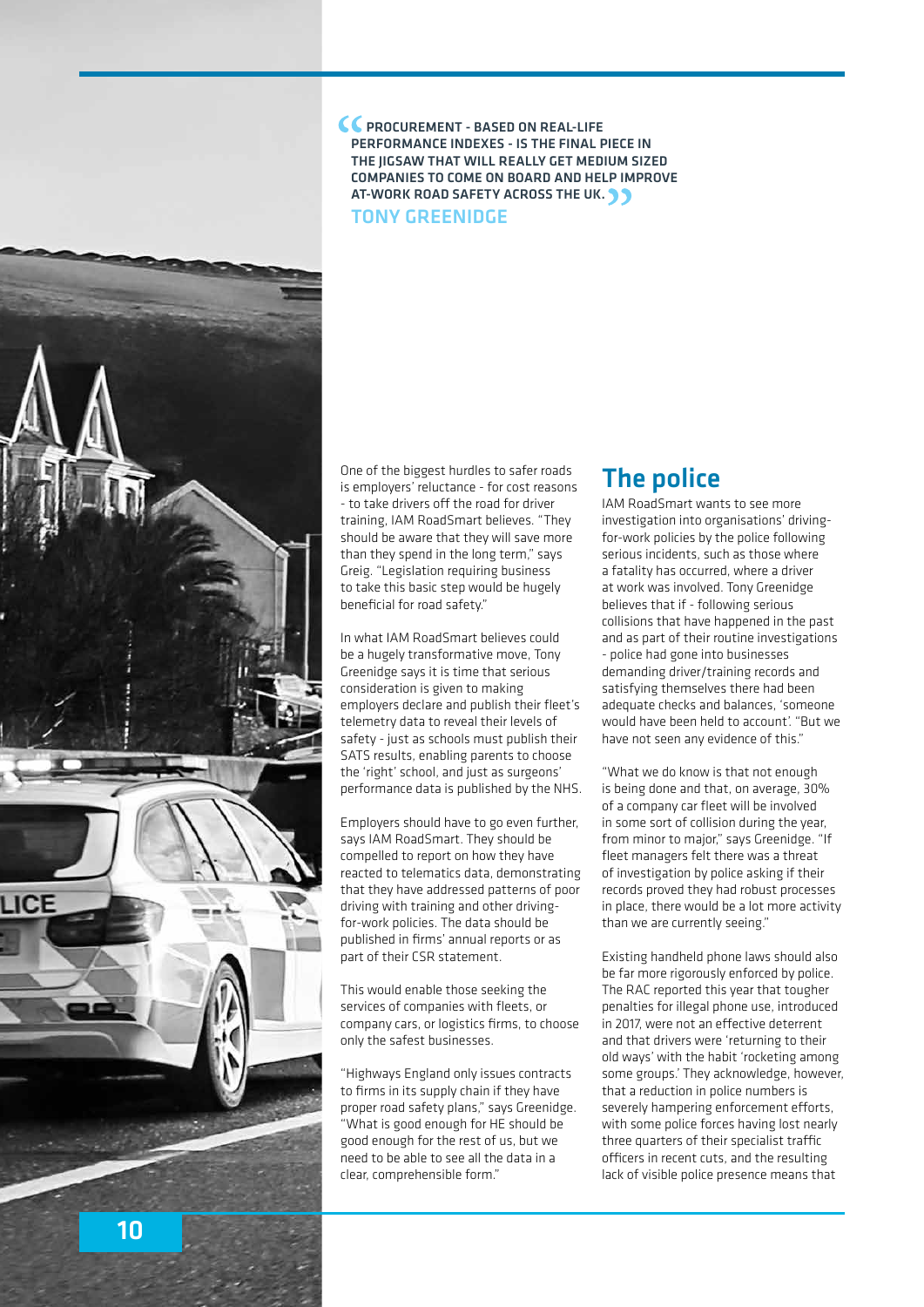motorists increasingly feel that they are unlikely to be caught.

#### **Drivers**

Individual drivers have a responsibility to ensure that they drive safely, and there must be robust mechanisms in place to encourage them to do so. IAM RoadSmart believes compulsory driver re-testing – linked to graduated licences and continuous driver improvement – needs to be discussed in more detail, by Government. This responsibility continues to apply when driving for work, but it must be supported by employers, who would do well to acknowledge that their employees are carrying out this hazardous activity on their behalf. Some employers, however especially in the growing gig economy - put the responsibility for safety entirely onto the driver, taking little or no responsibility themselves.

### Industry disruptors and the gig economy

Few other single issues have such a bearing on road safety as industry disruptors and the gig economy.

App-based delivery and ride-sharing services are run on the premise that drivers are self-employed, therefore companies avoid doing anything that positions them as an employer - including training, providing safety equipment or dictating work hours.

Delivery and ride-sharing services rely heavily on personnel being assigned jobs and given directions via mobile phone apps, forcing them to interact with their phone while working. For many such workers, their peak operating times are during rush hour or after dark, often covering very long shifts, leaving them vulnerable to the dangerous effects of both distraction and fatigue.

A study by University College London (UCL) Centre for Transport Studies, 'The emerging issues for management of occupational road risk in a changing economy: A survey of gig economy drivers, riders and their managers' exposed alarming trends for drivers and riders, including:

- **•** Feeling pressured, leading to speeding and going through red lights;
- Being distracted by their phones and exposed to risk including in busy urban centres and poor weather;
- Nearly half of online survey respondents

admitting speeding, with nearly a third going through red lights;

- 40% saying an app distracted them whilst driving or riding;
- 8% saying they had received points on their licence while working;
- 16% struggling to stay awake while driving or riding.

42% of respondents in UCL's online survey said they had been involved in a collision where their vehicle had been damaged and 10% said someone - usually themselves - had been injured as a result. Interview participants said no training was required or given, apart from being directed to online videos which mainly talked about the process of delivery with 'nothing' on health and safety.

IAM RoadSmart backs a recommendation from the UCL report that where possible, couriers should sign up for a time block and be paid for their time, not for a drop rate, to depressurise the work. It also backs the addition, to workplace apps, of a 'now stationary button' which would allow jobs to be allocated and accepted when safe to do so.

IAM RoadSmart agrees that couriers and taxi service providers should not be able to breach current driving hours restrictions applicable to other commercial drivers and that safety equipment such as hivis jackets should be provided freely to couriers.

IAM RoadSmart is particularly concerned about the wellbeing of riders - often young people - being asked to use motorcycles for deliveries, while under enormous pressure, without any formal training, having passed only the basic CBT test. It believes this should be investigated by the HSE.

David Davies, Executive Director of the Parliamentary Advisory Council for Transport Safety, (PACTS), says young motorcyclists' safety is often given a low priority in research and policy making in comparison with young drivers, as revealed in its study, 'Reducing Casualties Involving Young Drivers and Riders in Europe. PACTS wants to see:

- standards raised for CBT;
- **•** employers made to take greater responsibility for their riders, including gig-workers;
- DVSA and DfT considering whether motorcycle test categories are appropriate, given that so few riders progress beyond CBT.

CC THE EMERGENCE OF THE GIG WORKER AS A WAY TO WORK TO SATISFY THE PUBLIC'S APPETITE FOR FAST DELIVERY OF GOODS, FOOD AND PEOPLE COULD GIVE RISE TO A PERFECT STORM OF RISK FACTORS AFFECTING THE HEALTH AND SAFETY NOT JUST OF THE PEOPLE WHO WORK IN THE ECONOMY BUT FOR OTHER ROAD USERS. 33 UCL REPORT

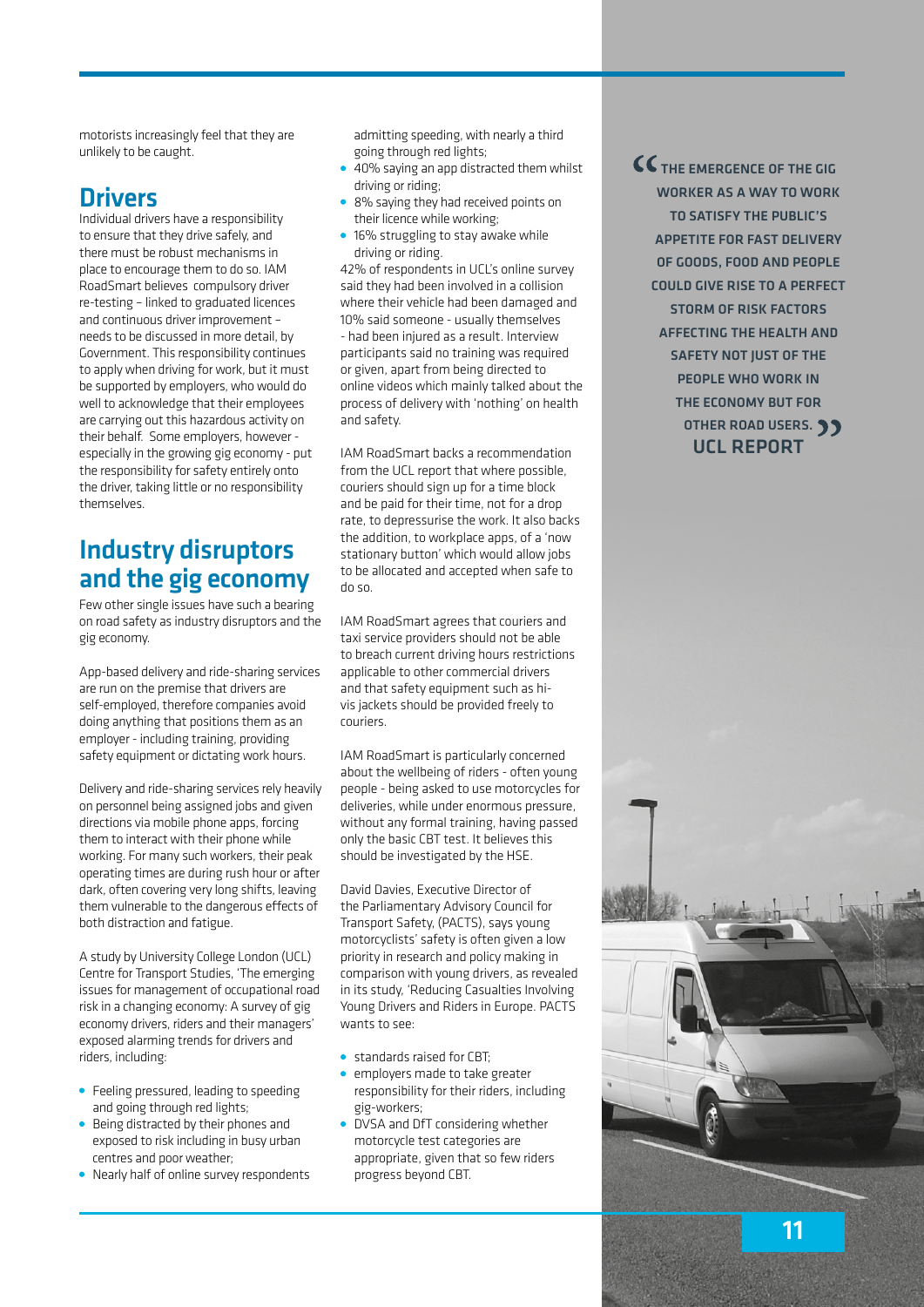## Will technology provide solutions?

It seemed for a long while that, with driverless cars 'around the corner', driver training would become less important. However, truly driverless cars are still many years away, putting an additional onus on employers to train drivers in the correct use of emerging driver aids. Some experts believe that the transition period, when motorists might be lulled into a false sense of security by high-tech driver aids, but before full 'autonomous' driving, will be the most dangerous of all.

The Head of the Driving Research Group at Cranfield University, Dr Lisa Dorn, says: "I would like all cars to go straight to Level 4 (fully autonomous) at the same time, so that we don't have this mix of vehicles being driven manually some of the time and semiautonomously the rest of the time. It takes about one second for a manual driver to respond to a sudden and unexpected braking event. It takes twice that time for a driver using Adaptive Cruise Control."

Dr Dorn adds: "(Employers) need to give drivers sufficient training on the behavioural side of Advanced Driver Assistance Systems (ADAS). This training should be given before a driver is expected to drive a new vehicle with new systems and functions they have no experience with. Fleet managers need to talk to drivers about becoming too trusting of this technology and disengaging from the driving task."

There is concern that currently, company car tax is centred solely on emissions. IAM RoadSmart wants to see safety factored in so that company cars buyers aren't penalised if they specify a car on which they have paid extra for safety features.

This is especially important as business fleets are expected to form a major proportion of early adopters, buying the safest new cars that will, before long, filter through to the used-car market.

There is another benefit from emerging technology, in the field of telematics. Not only can it be used to identify poor driving, enabling employers to target training, it can also, believes Neil Greig, create an evidence trail leading to the desks of managers, who may not have acted on 'warning signals' about employees' driving, or workers behind the wheel for too many hours. Telematics systems could also alert managers to poor or unsafe driving by employees, notifying them of the need for training which, ideally, could be tailored to the drivers' own specific needs as identified by the system. This rich source of information, if employed correctly, could therefore be very beneficial in preventing incidents occurring rather than purely as a remedial solution.

> **CC** FLEET MANAGERS NEED TO TALK TO DRIVERS ABOUT BECOMING TOO TRUSTING OF THIS TECHNOLOGY AND DISENGAGING FROM THE DRIVING TASK. **33** DR LISA DORN, CRANFIELD UNIVERSITY

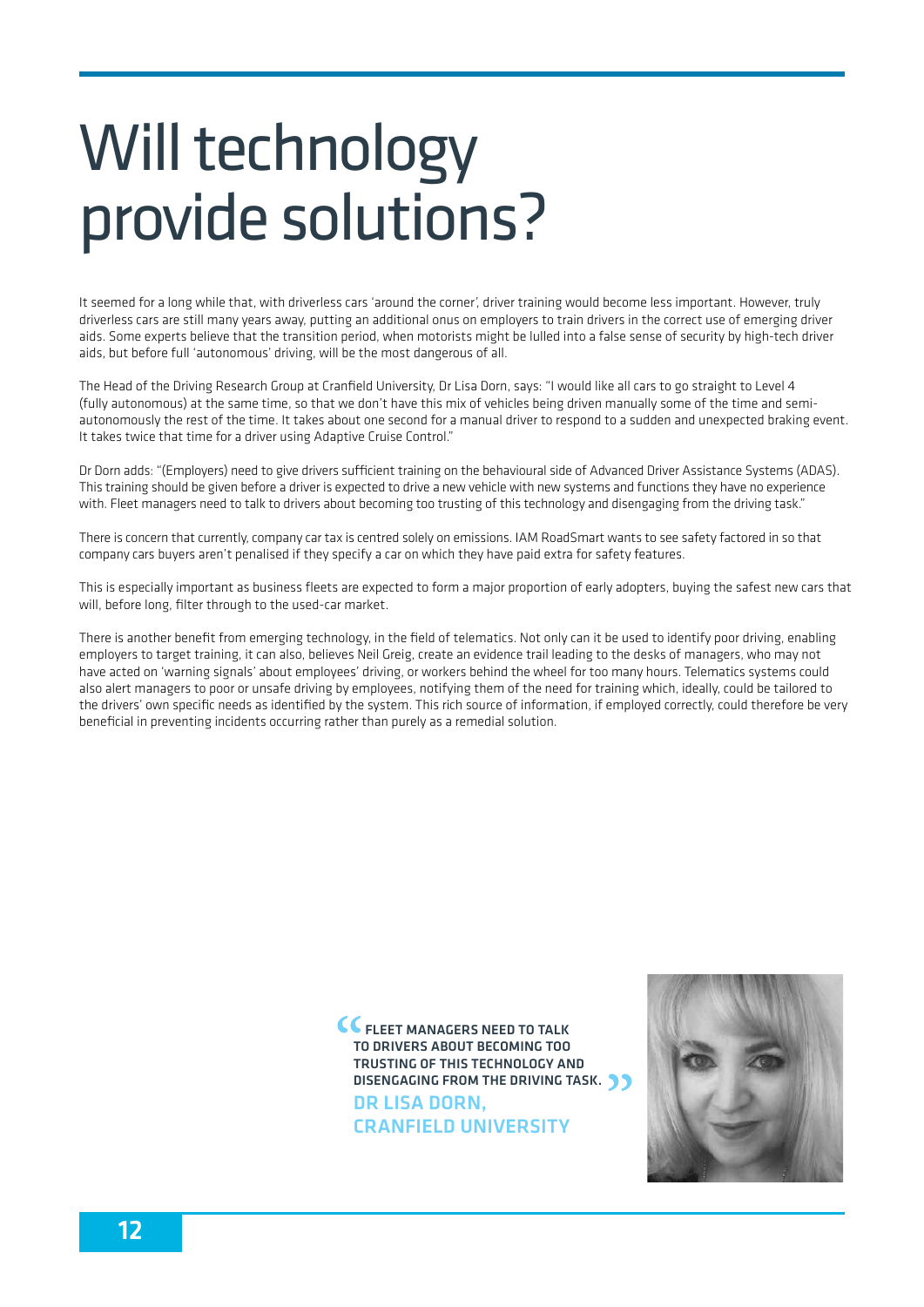## Enforcement

One field in which technology is already helping is enforcement, with the introduction of cameras that can detect close-following, ignoring Red Xs on major roads, even using mobile phones.

"There is definitely a change in attitudes regarding handsfree phone use for example," says Dr Hole. "As new technology emerges that can detect this, people realise it can be dealt with."

Police use of evidential drink-drive roadside breath tests - ending the need for follow-up breath tests at police stations - are also coming in. It should make the process faster and more efficient - enabling more drivers to be breath-tested. Road-side tests for drug usage are also becoming more sophisticated and prevalent.

Smart motorways - which have proved controversial - will nevertheless lead to more technology scrutinising the behaviour of drivers, including those at work.

EDRs (Event Data Recorders) will also be mandatory on new cars from 2022, providing police with invaluable data on a motorist's driving in the run-up to a collision.

Simon Turner says that increasing numbers of Multi-Agency Compliance events on UK roads - bringing together the police, HSE, DVSA, HM Revenue & Customs and Highways England which focus on commercial vehicles - are already having a welcome effect.

Frequently uncovering 80-90% non-compliance rates, with an average of two offences per vehicle, they are sending an important signal to employers that they are in fact at risk of being found out, if they don't follow the rules.



IAM RoadSmart believes that driver rehabilitation courses - currently restricted to issues such as drink-driving and speeding - should be extended to include a specific course on business driving. It could comprise areas such as fatigue, compliance with company safety policy, mobile phone use - even tips on dealing with managers who push the limits on safety or fatigue.

Drivers who attend rehabilitation courses tend to reoffend less and they force people to face up to what they've done wrong. Attending a rehabilitation course instead of getting points is particularly attractive to at-work drivers who risk losing their livelihood if they lose their licence.

### Should driving for work incidents be recorded by RIDDOR?

Many feel that if RIDDOR principles, for reporting workplace accidents, were applied to driving, it would generate too much bureaucracy. IAM RoadSmart believes that a slimmed-down version however, tailored to specific incidents that cause road safety problems, should now be considered.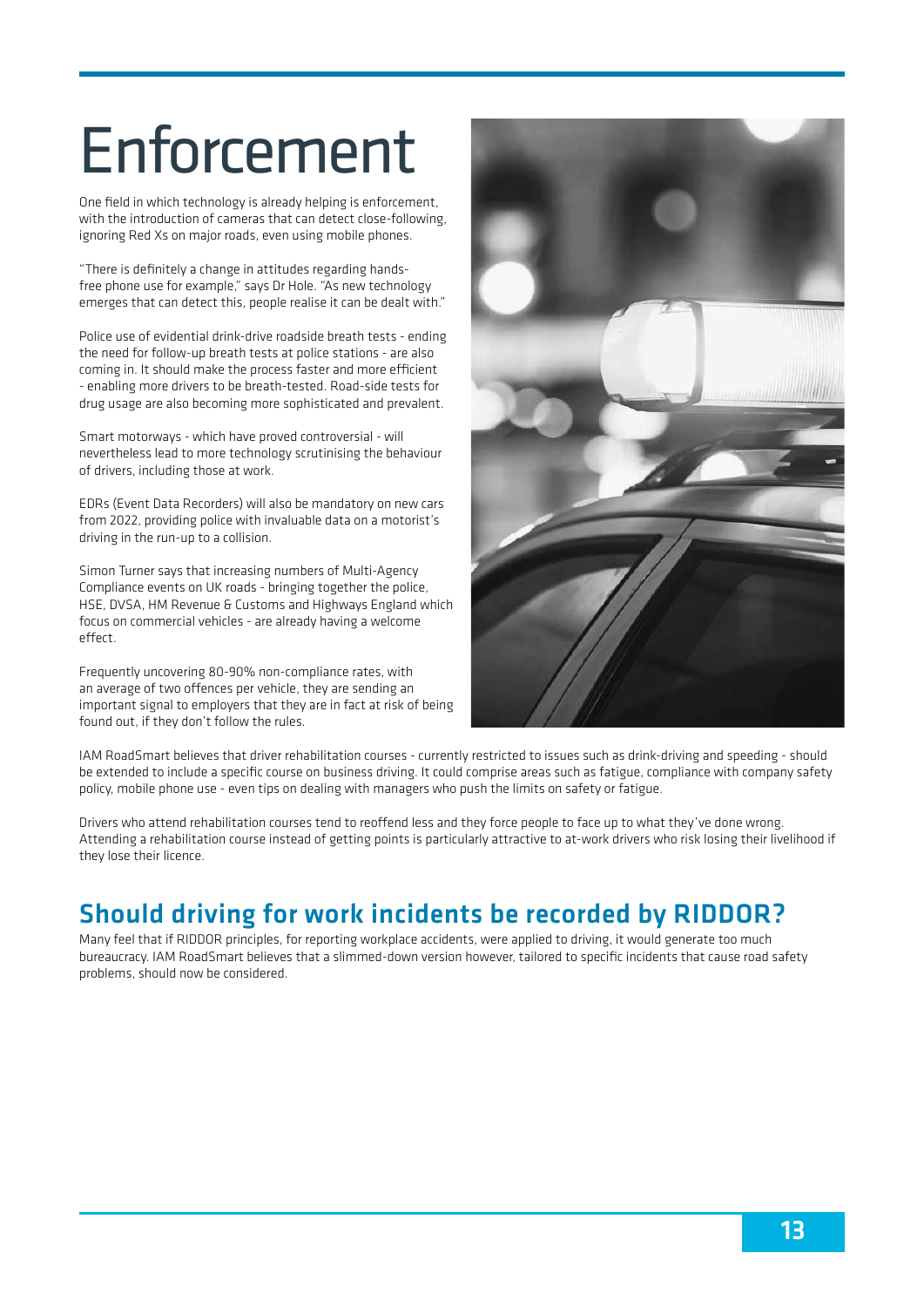

## Conclusion

IAM RoadSmart believes its manifesto holds many of the keys to safer driving for work - and safer roads - in Britain. Now it needs commitment from the government, the police, the HSE, vehicle manufacturers, drivers themselves and, most importantly, employers to push important changes through.

"We are making a number of important suggestions for change," says Tony Greenidge. "The most important is publication of fleet safety records, bringing everything out into the open. After all, business drivers are themselves a high-risk group, just like motorcyclists or young drivers.

"Another important change would be clearer guidance for the HSE, enabling it to operate more effectively. Another is the possible use of RIDDOR. Yet another would be more police investigation into atwork driving incidents, as well as tax incentives for safer company cars and company car rehabilitation courses."

Already, believes IAM RoadSmart, there are 'green shoots' giving cause for hone.

The charity agrees with Simon Turner of DfBB who says there is anecdotal evidence that police and the judiciary are increasingly realising that incident accountability doesn't rest solely with the driver. Poor management and work procedures can often be significant contributory factors.

Turner also says: "We are seeing increasingly, within top level, high-performing companies, that the moral argument is important. There is a realisation that you can't treat staff with disrespect and still expect to get a maximum return on business."

"The route to being a better company - regarding compliance and road safety - is getting your employees on board and supporting you and having leaders who 'live the policy."

He believes there are increasing signs that this is happening. "Millennials looking for employment are increasingly seeking out companies that value wellbeing and safety - frequently even above higher wages. This too will drive change," says Turner.

Regarding vehicle advancements, IAM RoadSmart is a major advocate of high-tech driver aids and believes that soon, technology will deliver major road safety gains. But the charity points out that benefits will be reaped only if drivers are trained in how to use their vehicle's capabilities to best advantage.

Tony Greenidge says: "New legislation will inevitably be brought about by the changing landscape of new technologies. But this will only have a positive impact if employers respect the law and fully embrace it, not just pay it lip service as so often happens now.

"But as more and more people come to acknowledge this, maybe we're reaching a turning point. Businesses are slowly realising that the aim for all of us should not just be avoiding prosecution but being safer on the roads."

"There are ways of applying commercial pressure so that the implications of lax at-work safety policies are directly felt by business. Today, if I run a bad fleet nobody knows about it and it doesn't harm my business opportunities. If I run a bad fleet tomorrow and suddenly everyone knows, because the data is published - and I don't get access to the contract that underpins my business - then I have a problem."

He adds: "If parents can look at data to choose the right school, why should I - as a purchaser of services in an arena where hundreds of people die each year through at-work crashes - not be able to see data to help me choose a supplier that's safe?

"Companies will compete to produce the best safety record - and attract the most lucrative contracts as a result.

"The bottom line is this," concludes Greenidge. "Many in the professional driving world feel very uncomfortable that they're not doing more about road safety - but they don't feel compelled. The time has come to harness that discomfort and compel them to act through a combination of legislation, enforcement, fresh thinking and market forces, so that as we enter 2020 we can all look forward to a brighter, safer future on Britain's roads."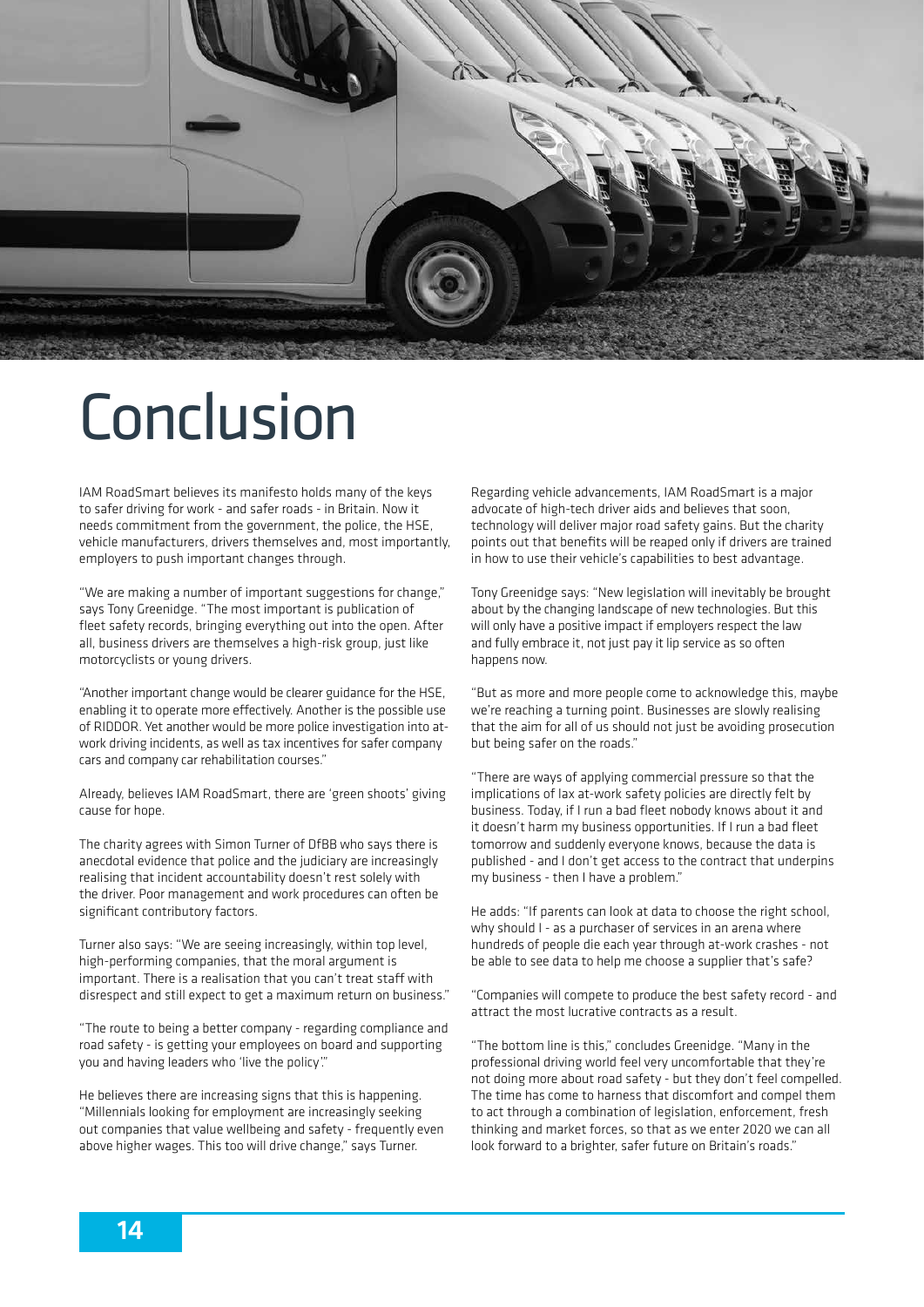#### WORDS BY DAVID WILLIAMS – IAM ROADSMART ROAD SAFETY WRITER OF THE YEAR 2018, GUILD OF MOTORING WRITERS

#### BIBLIOGRAPHY:

- 01 http://www.hse.gov.uk/roadsafety/experience/traffic1.pdf<br>https://publications.parliament.uk/pa/cm201719/cmselect
- 02 https://publications.parliament.uk/pa/cm201719/cmselect/cmtrans/2329/232902.htm
- 03 https://www.fleetnews.co.uk/news/fleet-industry-news/2017/08/08/hmrc-figures-show-number-of-company-car-drivershits-five-year-high
- 04 https://assets.publishing.service.gov.uk/government/uploads/system/uploads/attachment\_data/file/642759/taxi-private-hire-vehicles-2017.pdf
- 05 https://www.thisismoney.co.uk/money/cars/article-6973367/Boom-time-white-van-man-woman-Online-shopping-self-employed-traders-ownership-soar.html
- 06 https://www.smmt.co.uk/reports/light-commercial-vehicles-delivering-for-the-uk-economy/
- 07 https://www.herts.ac.uk/research/impact-our-research/informing-public-policy/employee-rights-in-the-digital-age<br>08 http://www.bse.gov.uk/pubns/indg382.ndf
- 08 http://www.hse.gov.uk/pubns/indg382.pdf<br>09 https://www.drivingforbetterbusiness.com/
- 09 https://www.drivingforbetterbusiness.com/<br>10 https://www.ucl.ac.uk/drupal/sitenews/site
- 10 https://www.ucl.ac.uk/drupal/site\_news/sites/news/files/a-survey-of-gig-economy-drivers-riders-and-their-managers\_1.pdf
- 11 http://www.pacts.org.uk/wp-content/uploads/sites/2/YEARSREPORT\_final.pdf